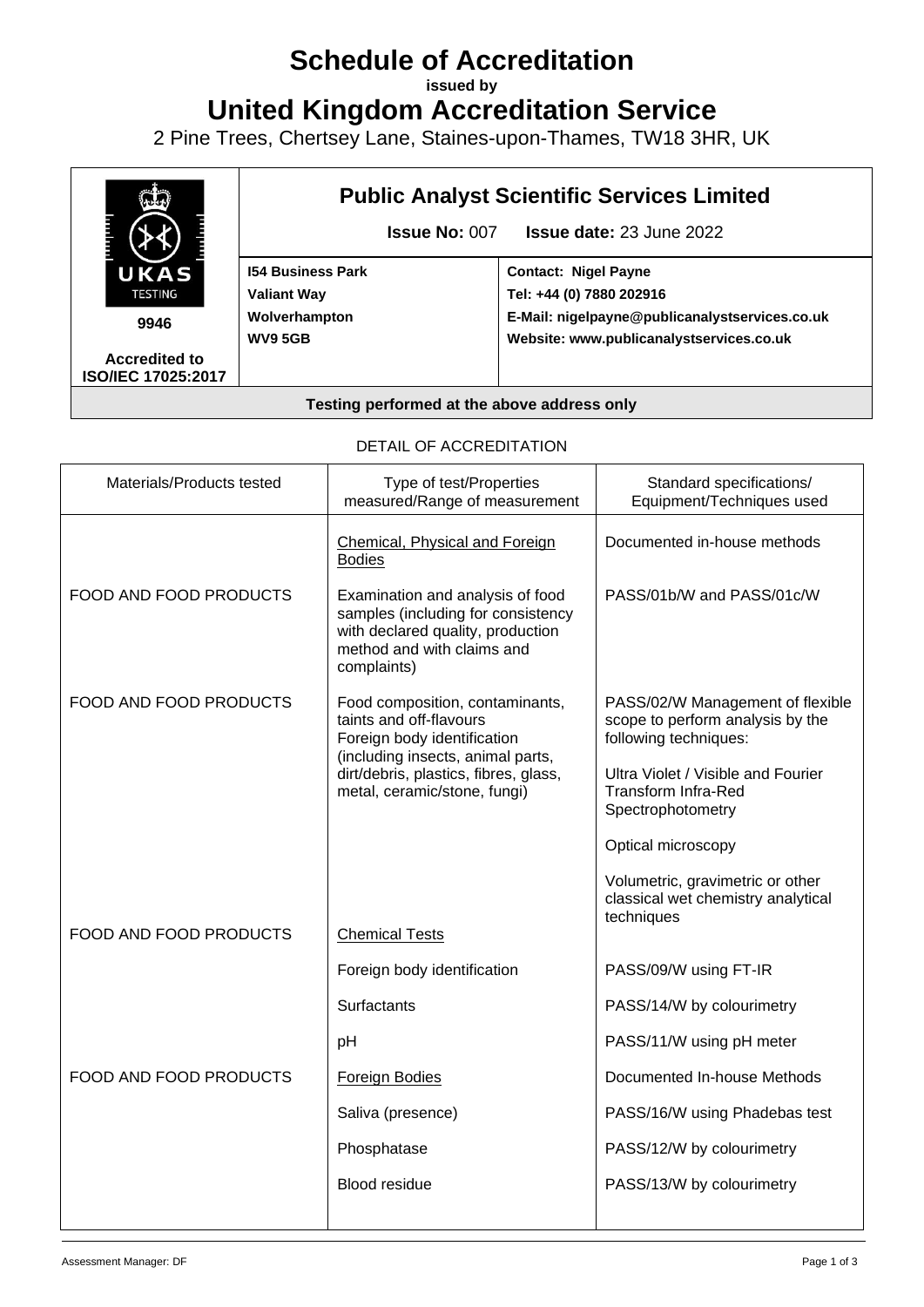

#### **Schedule of Accreditation issued by United Kingdom Accreditation Service**

2 Pine Trees, Chertsey Lane, Staines -upon -Thames, TW18 3HR, UK

## **Public Analyst Scientific Services Limited**

**Issue No:** 007 **Issue date:** 23 June 2022

**Accredited to ISO/IEC 17025:2017**

#### **Testing performed at main address only**

| Materials/Products tested                                      | Type of test/Properties<br>measured/Range of measurement                                                                                                                                                                                                                                                                               | Standard specifications/<br>Equipment/Techniques used      |
|----------------------------------------------------------------|----------------------------------------------------------------------------------------------------------------------------------------------------------------------------------------------------------------------------------------------------------------------------------------------------------------------------------------|------------------------------------------------------------|
| FOOD AND FOOD PRODUCTS<br>(cont'd)                             | Foreign Bodies (cont'd)                                                                                                                                                                                                                                                                                                                | Documented in-house methods                                |
|                                                                | Determination of previously frozen<br>meat by citrate synthase activity                                                                                                                                                                                                                                                                | PASS/18/W by colourimetry                                  |
|                                                                | Identification of herbs, spices and<br>other vegetable materials                                                                                                                                                                                                                                                                       | PASS/07/W by optical microscopy                            |
|                                                                | Starch types                                                                                                                                                                                                                                                                                                                           | PASS/08/W by optical microscopy                            |
|                                                                | Food residues (including muscle<br>fibre, collagen, lignin, starch,<br>protein)                                                                                                                                                                                                                                                        | PASS/06/W by optical microscopy                            |
|                                                                | Glass and ceramics                                                                                                                                                                                                                                                                                                                     | PASS/05/W by specific gravity                              |
|                                                                | Fungi                                                                                                                                                                                                                                                                                                                                  | PASS/04/W by optical microscopy                            |
|                                                                | <b>Metals</b>                                                                                                                                                                                                                                                                                                                          | PASS/03/W by optical microscopy                            |
|                                                                | Insects (and fragments)                                                                                                                                                                                                                                                                                                                | PASS/10/W by optical microscopy                            |
| Prepared food / meals including<br>raw, part cooked and cooked | Temperature measurement over a<br>specified time period for the<br>generation and verification of<br>cooking instructions using domestic<br>appliances:<br>Electric conventional ovens<br>Electric fan ovens<br>Gas ovens<br>Electric hobs<br>Gas hobs<br>Electric grills<br>Gas grills<br>Electric deep fat fryers<br>Microwave ovens | Me02.20 cooking instruction<br>generation and verification |